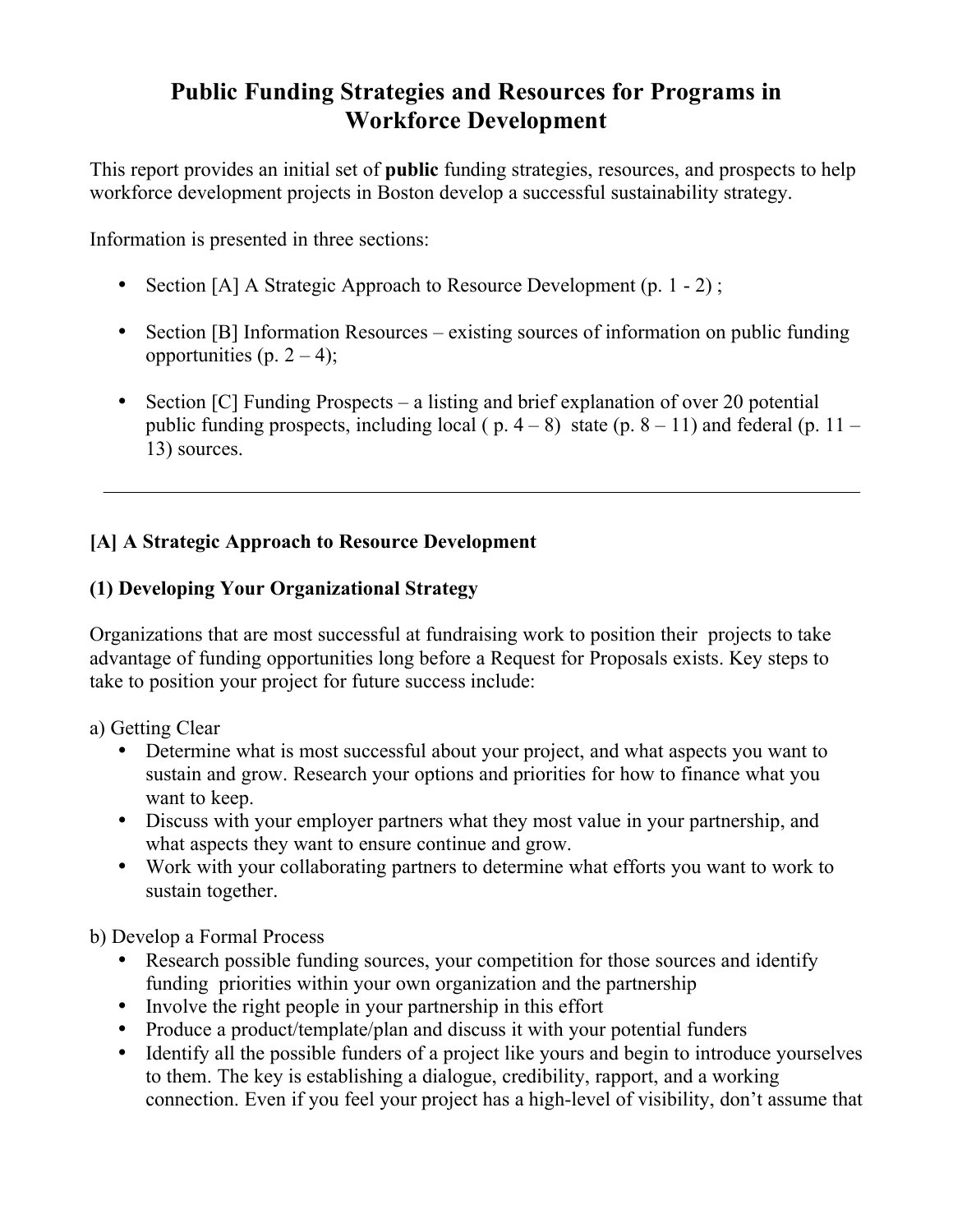public funders already know about it. Funders are very open to meeting with program providers.

- c) New Steps in Employer Strategies
	- Contact key CEOs at employers and establish a dialogue about the business value of your work and your sustainability strategy
	- Arm your allies at employers with documentation of what value and cost savings you have brought to employers, so they can advocate with their superiors.

# **(2) Developing Collaborations and Partnerships**

Frequently, fundraising is the work of an individual organization. Yet today, when sizeable, multi-year public funds are the goal, collaborative strategies have many advantages and opportunities. There is considerable effort required to undertake collaborative strategies, but in the current fiscal environment individual programs are more likely to be successful if they decide not to completely "go it alone."

When beginning your fundraising work as a collaborative effort there is the need to (1) sort out individual and collective interests, (2) identify where programs are different and where aligned (e.g., logical fit based on industry, geography, mission), (3) decide what to give up and what to retain as core purposes and competencies of a collaborative, and (4) specify operating rules and rules for fundraising for such a collaboration.

The point is to think strategically about what it takes for multiple projects and organizations to position themselves to gain access to new funding prospects, and more specifically to new multi-year, public funding streams. The possible value is enough to at the least strongly consider a joint approach.

# **[B] Information Resources**

# **Research and Documentation**

To develop a successful fundraising strategy its critical that you document the impact of your services. Your program currently collects data to document your work and measure its success. You can also supplement your own data by drawing on studies and research of best practices from projects that are similar to yours. There are several think tanks, university centers, and other local resources that you can use to help document the impact of your services. Jobs for the Future, a SkillWorks partner, is one such resource.

# **Information on Current Federal Funding Opportunities**

There are several resources that will keep your organization up to date about federal funding opportunities. These include: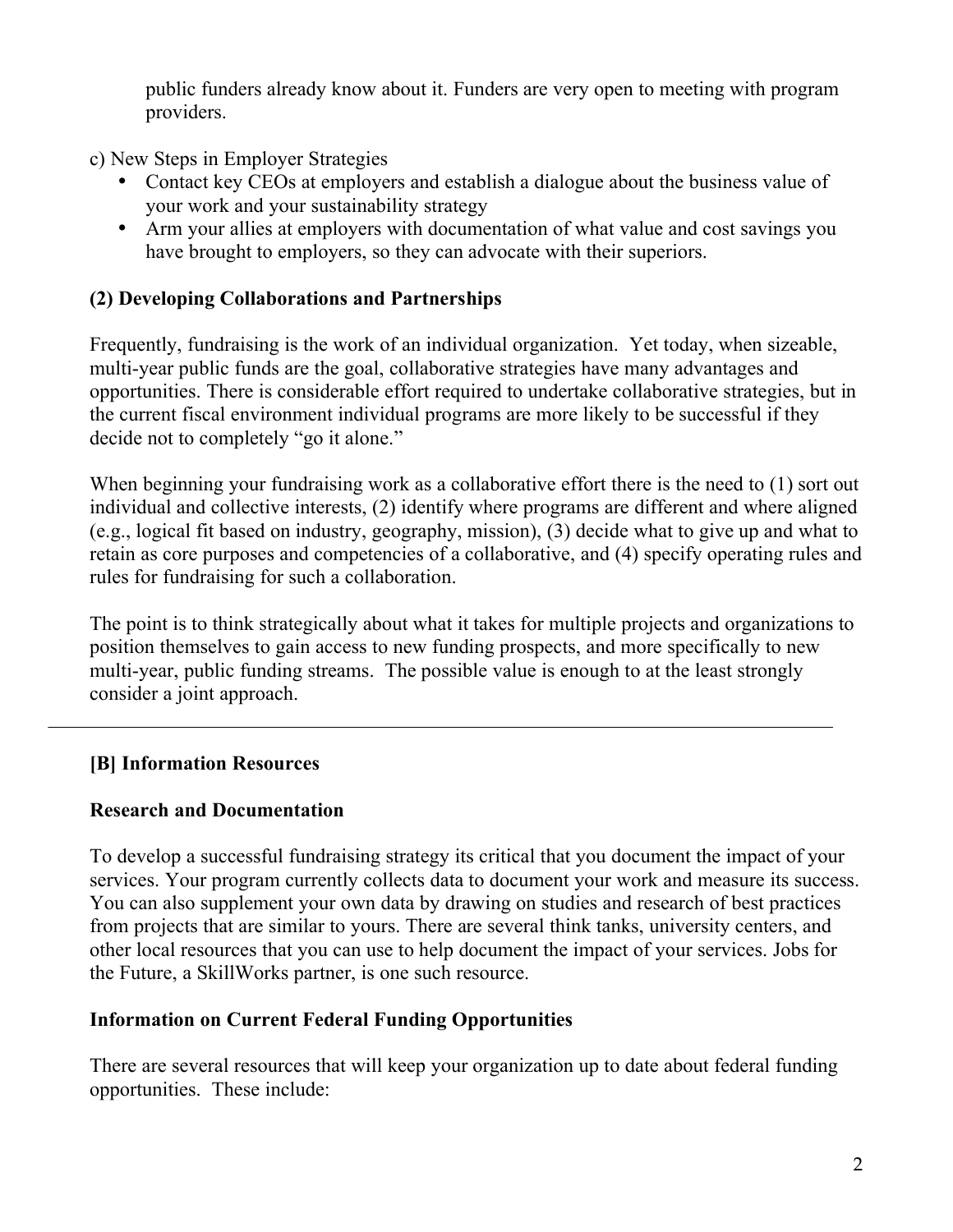[A] Federal Register reviews/newsletters – organizations can subscribe to the daily Federal Register, or, more efficiently, subscribe to one of the national newsletters providing an overview of national funding opportunities. One of these newsletters is the Employment  $\&$ Training Reporter, which is expensive (\$800 to \$1,000 per year), claims to be the "journal of record in the field of publicly funded assessment, training, re-employment, and placement programs for the economically disadvantaged and displaced workers," offers free samples, and is regularly subscribed to by many WIBs. Go to www.miipublications.com/etr.htm.

[B] All federal agencies have websites that post notices of funding opportunities and some have listservs which periodically email updates on funding opportunities to subscribers. These include:

- 1. www.grants.gov/ a general resource for federal funding opportunities;
- 2. the Federal Department of Labor Employment and Training Administration produces "What's New at the ETA" which is a detailed electronic group email service. You can select topics you wish to be emailed about (e.g., funding opportunities). Go to www.doleta.gov/ and www.doleta.gov/grants/;
- 3. The Federal Department of Education, at www.ed.gov, provides a webpage entitled Forecast of Funding Opportunities. This includes a chart of current funding opportunities in adult education;
- 4. The Federal Housing and Urban Development has a relevant webpage at www.eda.gov/, which provides information on funding opportunities that include workforce development components (e.g., see ROSS in Section [C]1. below).

### **Information from the City of Boston**

The City of Boston listserv provides monthly updates on different current public and private funding opportunities. The listing sometimes catches opportunities missed by other resources. To join and receive the monthly emails, send a blank email to: joinfunding  $update@listserv.cityofboston.gov$ .

*Boston's Guide to Opportunities 2005 – 2006: Training, Education, and Human Service Programs* is a very useful annual listing and brief description of the publicly funded organizations involved in Boston's workforce development system. The Guide is published by EDIC/JCS and is available to download at www.bostonjcs.org.

### **Information on Federal and State Workforce Development Funds**

There are three publications which will assist staff – especially those new to the workforce development field – understand relevant public funding streams. While the last two of these are a bit out of date, they all provide necessary, foundation information.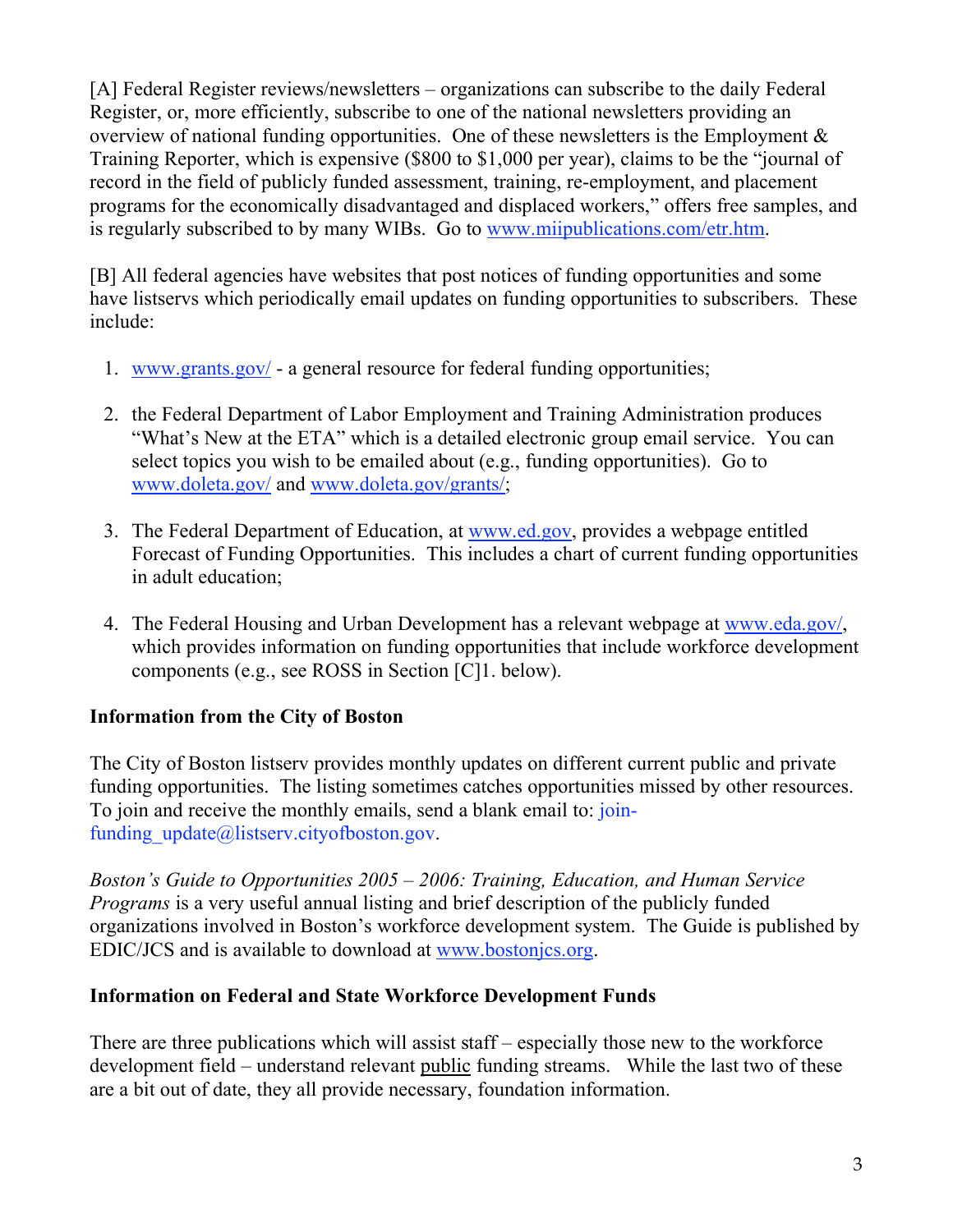The Workforce Alliance published in 2006 "Training Policy in Brief: An Overview of Federal Workforce Development Policies." This 100 page book focuses on "program structure, legislative status, funded activities, eligibility, performance accountability" and other aspects of 13 federal workforce development programs administered by six different federal agencies. The publication is available for purchase or free download at www.workforcealliance.org.

The Massachusetts Workforce Alliance published in 2002 a useful eight page overview of federal and state funding streams in Massachusetts which is titled "Workforce Development: An Agenda for Massachusetts' Next Governor." The publication is available at www.peer.mwapolicy.org.

Commonwealth Corporation provides an annual "Regional Workforce Investment Profiles" which outline a broader set of public funding sources available in Boston and in 15 other geographic areas across the state. FY 04 funding is the most current data available. The profiles are available at http://64.70.134.109/CRE/workforce.html.

# **[C] Funding Prospects**

Public funding prospects for workforce development programs are grouped below by local, state and federal funding sources.

## **1. LOCAL FUNDING SOURCES**

These sources include state and federal funds, but are included here as they are accessed through the City of Boston which is charged with local management and distribution of funds.

### **Neighborhood Jobs Trust**

Neighborhood Jobs Trust (NJT) is managed by three Trustees: a member of the City Council appointed by the Mayor; the Director of EDIC/JCS; and the Treasurer of the City of Boston. EDIC/JCS administers the funds which come from job linkage fees.

Commercial construction projects in Boston in excess of 100,000 square feet are obligated to pay a linkage fee to NJT. At least 20% of linkage fees must be reserved for the neighborhood where the project is located. Developers may request that linkage fees be used to create a training program for workers who will then be employed at businesses at the development site.

When the Trustees deem sufficient funds are on hand, a competitive RFP for education, training, and supportive services is issued. While NJT funds are primarily competitive seed money, the Trustees may elect to refund a program previously supported by NJT.

EDIC staff anticipate that an NJT RFP will be released within the next year.

Contact: Ken Barnes, at ken.barnes.jcs@cityofboston.gov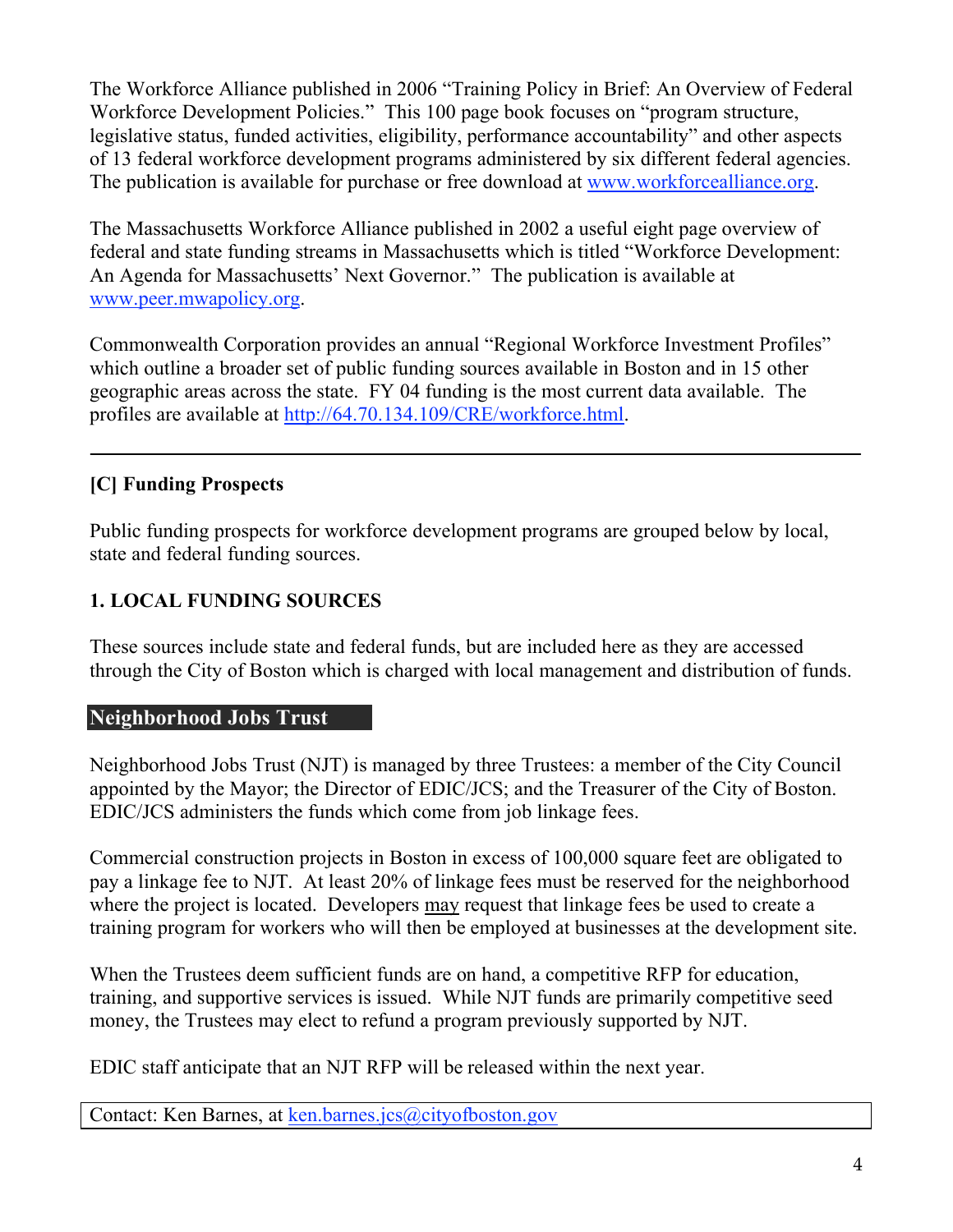#### **Individual Training Accounts**

Individual Training Accounts (ITAs), also known as training vouchers, have been used by public funders for years. ITAs have become more prominent in workforce development since implementation of the federal Workforce Investment Act (WIA), establishment of One Stop Career Centers, and Boston's election to implement ITAs as, largely, the way WIA adult funds are distributed. Now there is a wide range of possible ITA opportunities for local programs – including WIA and other public funding sources.

An ITA provides a training vendor with the funds to train an individual trainee. Most often there is no guarantee of how many trainees with ITAs will be referred to any training vendor. Covering costs and filling classes sufficiently through ITAs alone can be a major challenge; ITA funds on top of group contracts can be a fiscally sound method of operating.

The current ITA system can be confusing and involves both local and state governmental units with different requirements. Programs should investigate new opportunities carefully before proceeding – qualifying for ITAs can require considerable work.

There are several potential sources for ITAs. Full description of each of these is beyond the scope of this summary, but introductory and contact information is provided below.

1. The Workforce Investment Act ITA system in Boston and 15 other geographic areas statewide distribute ITAs through One Stop Career Centers. There are two priority populations for these ITAs: a) low income individuals – up to 150% of the federal lower living wage standard and b) dislocated workers. Both groups are funded under different sections of the federal Workforce Investment Act, and in recent years they have supported ITAs for about 450 individuals per year. In addition, dislocated workers, when laid off in sufficient numbers, can be supported by a WIA National Emergency Grant. These sometimes can result in group contracts (e.g., Power One, Federal Mogul, Fleet Bank, and probably Filene's). Interested organizations should obtain a copy of the WIA ITA Management: Boston's Best Practices Guide. Contact David Bassett at EDIC/JCS – 617-918-5256.

In summary, the steps for approval to receive WIA ITAs in Boston are:

- Fill out an application to be an approved training vendor on the Training Pro website (detma.org). This information is reviewed by the state and then forwarded to EDIC/JCS;
- EDIC/JCS reviews applicants' past performance to determine that they have produced (a) jobs for 60% of enrollees and (b) an average \$8.00 placement wage, or higher;
- New programs and applicants have one year to meet these same placement rates and wages;
- EDIC then places a vendor on the Boston ITA list.

It is then up to vendors to establish working relationships with Boston's One Stop Career Centers and staff of the OSCCs – in order to justify and encourage referrals of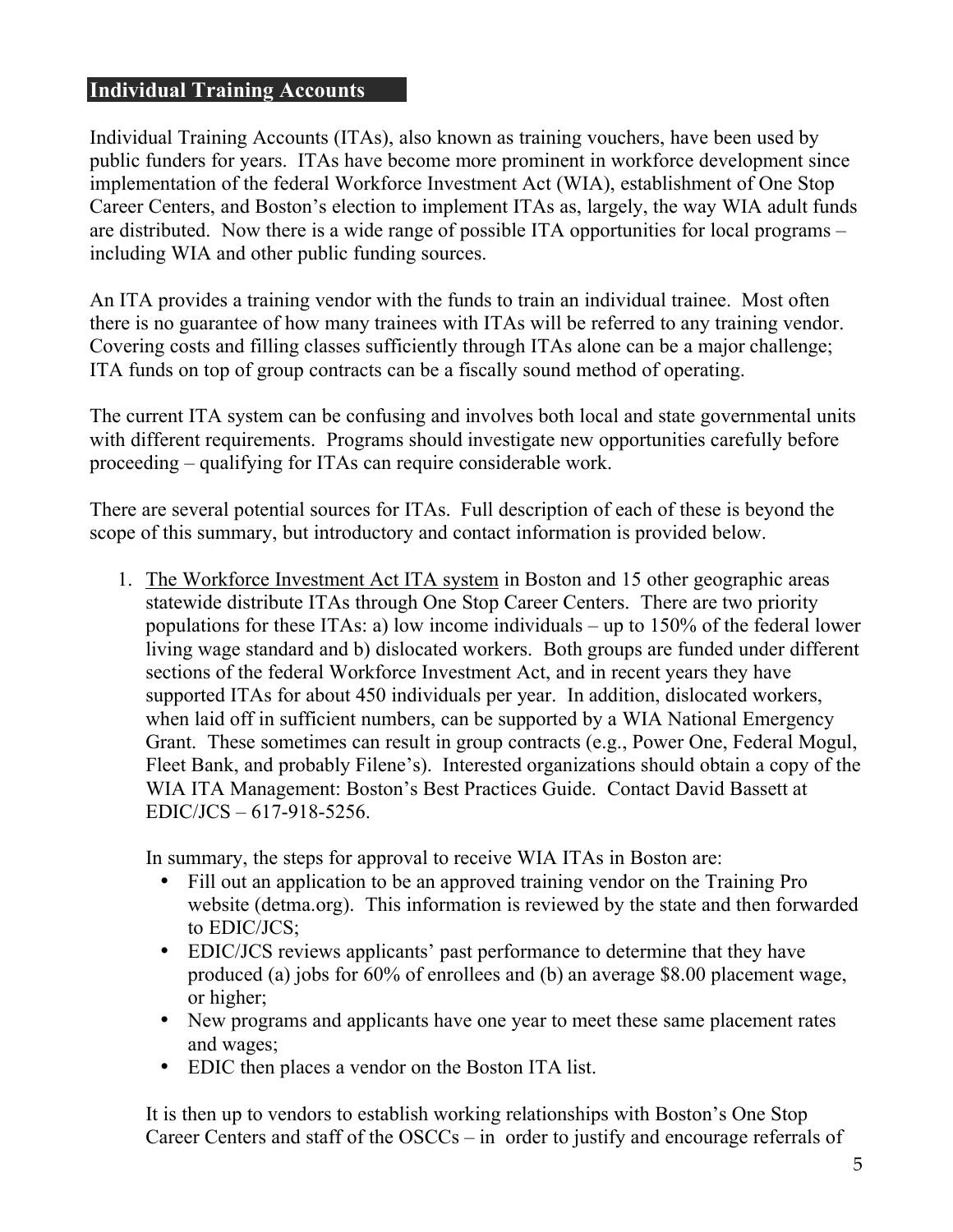individuals with ITAs. Career Centers determine eligibility for and issue ITAs, which are approved by EDIC/JCS.

- 2. Training Pro will list your organization and services for WTF applicants/ grantees and other state funded programs (go to detma.org for the on-line application). This is the same state level resource used for WIA ITAs. Contact Mark Shore at Massachusetts Division of Career Services – 617-626-5335;
- 3. Section 30 allows a recipient of unemployment insurance to extend unemployment an additional 18 weeks if they are enrolled in an approved training. There is a separate approval process required and different program requirements (70% entered employment and minimum of 20 hours/week of training). In addition the Mass. Department of Education certifies programs, which requires extensive work and an approval process by DOE. Approval can be challenging for new vendors and new programs. Contact Bill McClory at Massachusetts Division of Unemployment Assistance at 617-626-5327;
- 4. Trade Adjustment Act (TAA) provides federal funds for companies and employees suffering layoffs due to foreign competition. Each state has pool of federal funds available. Once a company is certified, employees qualify for 102 weeks of unemployment and are entitled to training through separate Trade funds from DOL. They can go to a Career Center and access training through a group contract or ITA – depending on the size of their employer's layoffs. TAA uses a separate list of approved training vendors. Contact Beth Goguen at Massachusetts Division of Career Services at 617-626-6053.
- 5. Community Based Employment Services Request for Response is a consolidated ITA program shared by the Massachusetts Rehabilitation Commission, the Department of Mental Retardation, and the Department of Mental Health. This is a rolling procurement "seeking qualified service contractors to achieve and maintain community based employment for individuals with disabilities." Funds can cover some job placement costs, and also pay for assessment, career planning, and long term support for a disabled person who is working. The funding rates are set in the range of \$4-5,000 per person and have not been increased in several years. Current vendors suggest that funds do not cover the real costs of services. Contact www.comm-pass.com.
- 6. Massachusetts Office of Refugees and Immigrants provides ITAs (up to \$2,000) for skill training for about 50 individuals per year, statewide. Funds for have been cut dramatically in recent years. This is thus an unlikely new funding source for local workforce development programs, yet current national political debate about immigration could affect this source in future years.

## **Community Development Block Grant**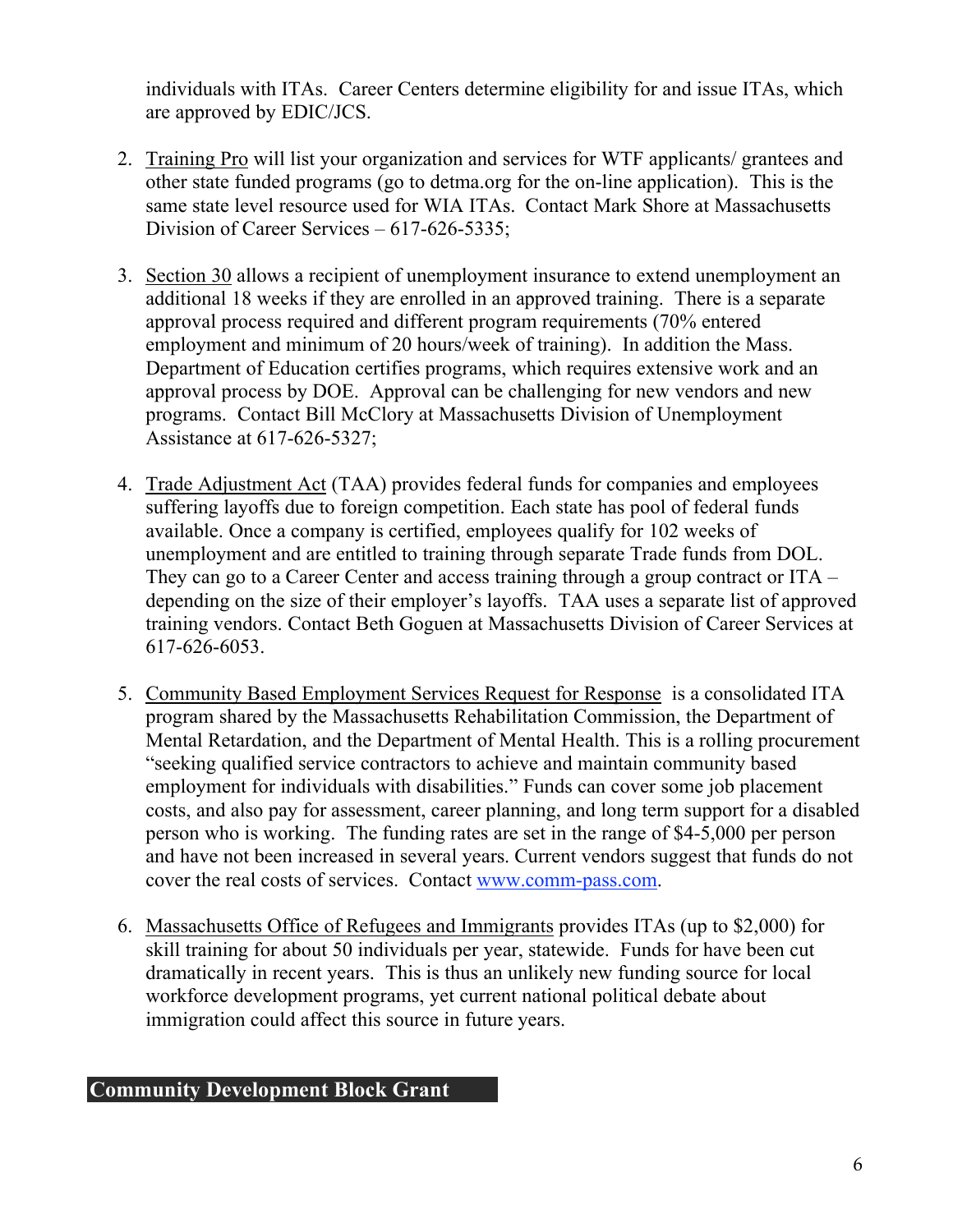EDIC/JCS administers the Human Services portion of the federal Community Development Block Grant in Boston. These funds have been cut by nearly 25% in the past five years; further cuts at the federal level are being considered.

The goal of CDBG funds is to "enable low income residents of Boston to be able to continue living in the city by helping them begin to move out of poverty." In the area of workforce development, CDBG has often been targeted to provide support services. The FY 07 RFP targeted "outreach, referral, advocacy, and counseling" with a priority on "collaborative or coordinated designs emphasizing a case management approach to service delivery." Skill training, adult literacy, and ESOL services was not be funded through this RFP.

CDBG is one example of a sizeable number of potential funding source for collaborative strategies – but FY 08 will be a refunding year and unlikely to result in funding of new projects. But workforce development organizations and their collaborating partners should be aware of this source of funds for future years as potential funding for services that support their workforce development participants.

Contact: Ken Barnes at ken.barnes.jcs@cityofboston.gov.

#### **English for New Bostonians**

English for New Bostonians (ENB) released two RFPs in March "to offer quality ESOL delivery" one for for programs which have provided ESOL services for at least one year; and the other for "organizations with limited or no ESOL experience."

This year's RFPs and funding process are managed by Boston Adult Literacy Fund, supported by the Massachusetts Immigrant and Refugee Advocacy Coalition.

Plans for future year funding are not final, but the City is committed to reducing waiting lists for ESOL programs. This multi-year source is unusual since it is relevant to both established and new ESOL programs.

Contact: Kerline Tofuri at BALF – 617-482-3336 and check BALF's website for future funding opportunities: www.balf.net

#### **Math and Science Advancement Pathways to College and Employment**

The purpose of this new EDIC/JCS program is to "prepare adult residents of Boston for high demand jobs and/or post-secondary programs requiring college-level competencies in math and science." While the grantees for this year have been chosen, this source is worth pursuing in the future since it is a high priority for the City of Boston, and addresses a major challenge in the U.S. labor market.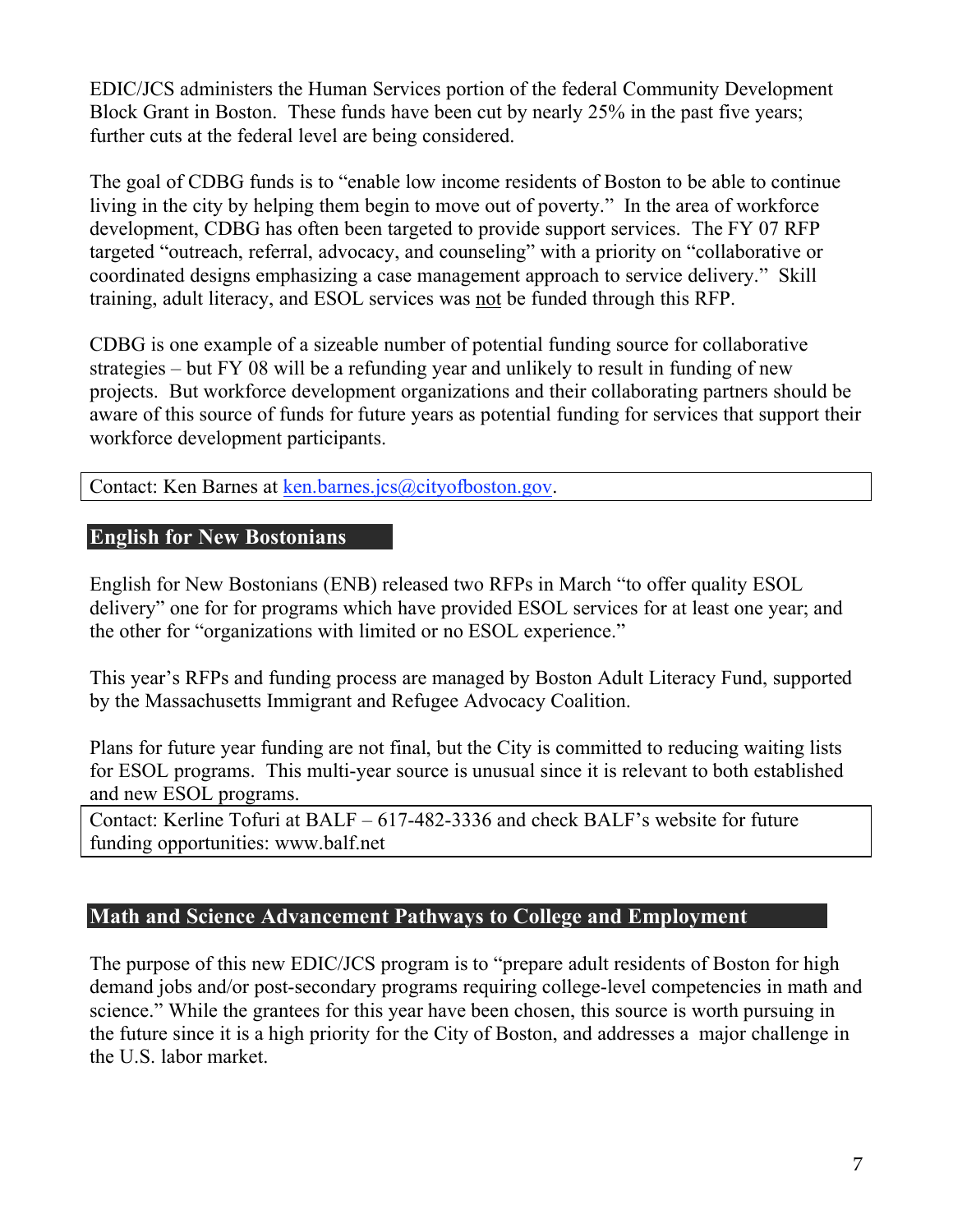The target group is low income residents who have a high school diploma or GED,  $8<sup>th</sup>$  grade math skills, and  $10<sup>th</sup>$  grade reading skills. High demand occupations cited in the RFP issued earlier this year include health care, life sciences, biotech, and automobile and marine trades.

Contact: Denise Dabney, Chief Planner at 617-918-5239.

## **Boston Private Industry Council**

The Boston Private Industry Council – as Boston's Workforce Investment Board – sets local policy for the implementation of many adult and youth workforce development programs. The PIC also has access to some DOL funding prospects limited to WIBs. The Boston PIC is also an important local partner to consider when applying for federal and state level funds.

Contact Rebekah Lashman at 617-423-3755.

## **2. STATE FUNDING SOURCES**

#### **Competitiveness Trust Fund**

The recently passed Economic Stimulus Bill included the establishment of the Competitiveness Trust Fund, designed to support workforce development initiatives in critical industry sectors. **The Commonwealth Corporation will be issuing an RFP in mid-late December for these funds.**

- Three-year grants of \$500,000 (maximum) will be made to partnerships in 7 regions of the state, with separate competitions in each region.
- A total of \$10 million will be made available.
- Grants are to support workforce development activities for incumbent workers and preemployment activities in key industry sectors in each region.
- There will be a special "set-aside" of funds for partnerships working in health care, travel and tourism. Other industry sectors will be eligible as well.
- Any organization can serve as the lead agency, including non-profits, Workforce Investment Boards and employers.
- Planning grants will be available.
- The RFP will be made available on the Commonwealth Corporation website: www.commcorp.org.

Contact: Eileen Haggerty at Commonwealth Corportation, 617-727-8158

### **Workplace Education**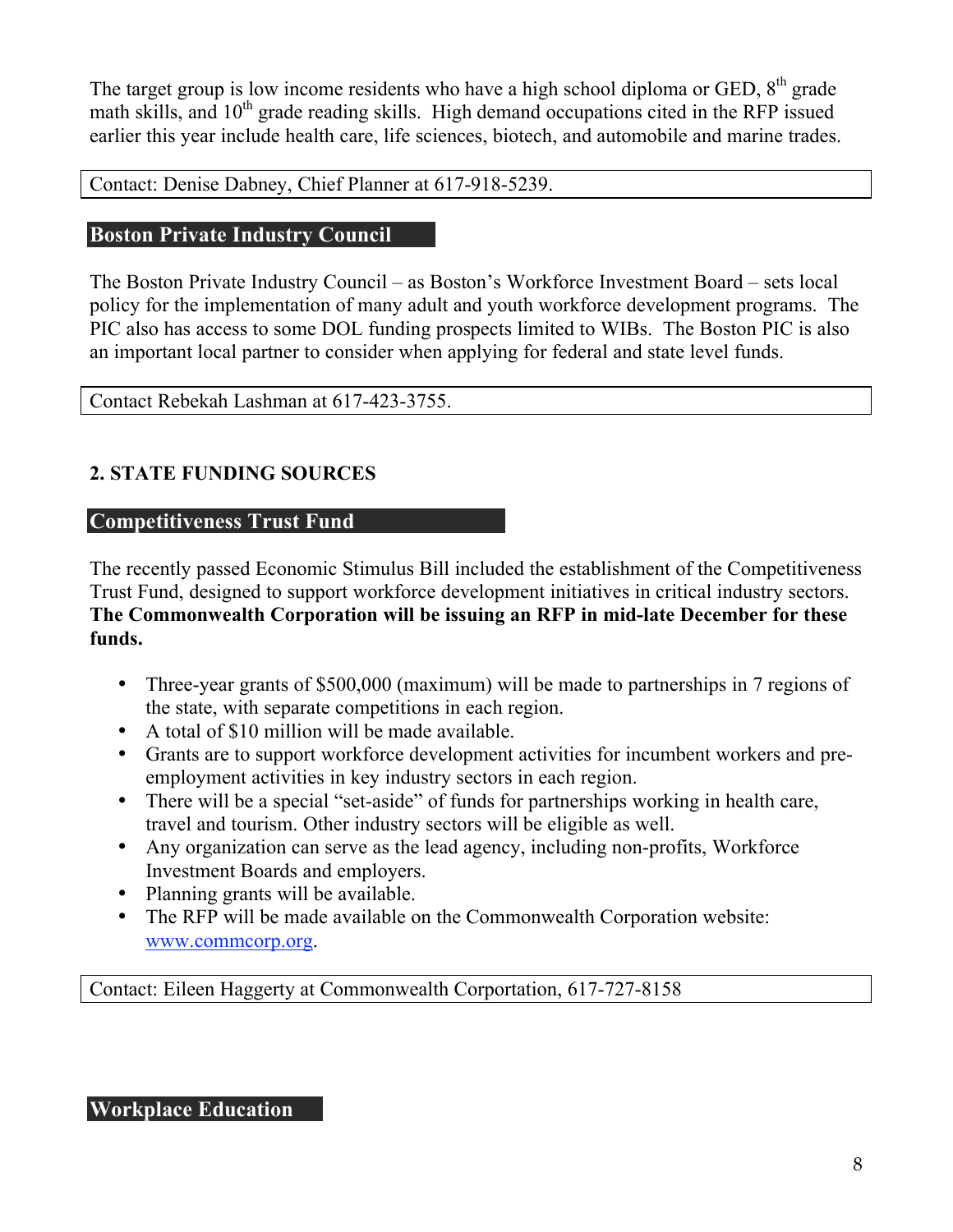The State Department of Education is now offering annual rounds of workplace education grants. **A planning grant RFP is currently available, due in January 2007. It can be found at http://financi1.doe.mass.edu/grants/grants07/RFP/538\_494.html.**

These grants start with a small (\$3,000 to \$6,000) planning grant. Bidders need to have established a working relationship with at least one employer, and planning grant products include a workplace needs assessment and a signed MOA among all partner organizations.

Successful Planning Grants result in operational grants of \$40,000 to \$60,000 per year for 3 to 5 years.

According to DOE, workplace education has been disproportionately funded in the City of Boston, so any new workplace education grants are unlikely without increased funding. Interested applicants should contact the Department of Education.

Contact: Julia Zoino-Jeannetti at Mass DOE (781-338-3825) for questions about the current RFP and to ensure your organization is on DOE's mailing list for Workplace Education RFPs.

### **Workforce Training Fund**

The Workforce Training Fund (WTF) started in 1998, is financed by Massachusetts employers through unemployment insurance contributions, is administered by the Massachusetts Division of Career Services, and makes \$18,000,000 in funds available annually.

There are four funding programs of potential interest.

1. WTF Technical Assistance Grants range from \$5,000 to \$25,000, must be completed within six months, and are awarded to employer(s), industry associations, labor organizations, community colleges, WIBs/WIAs, and other TA providers – to determine a set of training needs through, for example, a training needs assessment and a training plan. TA Grants can lead to WTF Training Grants.

2. WTF Training Grants range from \$2,000 to over \$250,000, must be completed within two years, and are awarded to employers, employer organizations, labor organizations, and training providers – to train incumbent workers who work in Massachusetts.

For TA and Training Grants

- Funding priorities are small to medium-sized companies, as well as balance across geographic areas, industry sectors, and occupations;
- Dollar for dollar matching funds (cash and/or in-kind) are required;
- Funds may be used to train either full or part time regular employees, but may not be used to train contract employees;
- There are few restrictions on training content or what trainers may be used;
- Dates for funding rounds three per year are posted and updated on the web. The next one is scheduled for March 2007.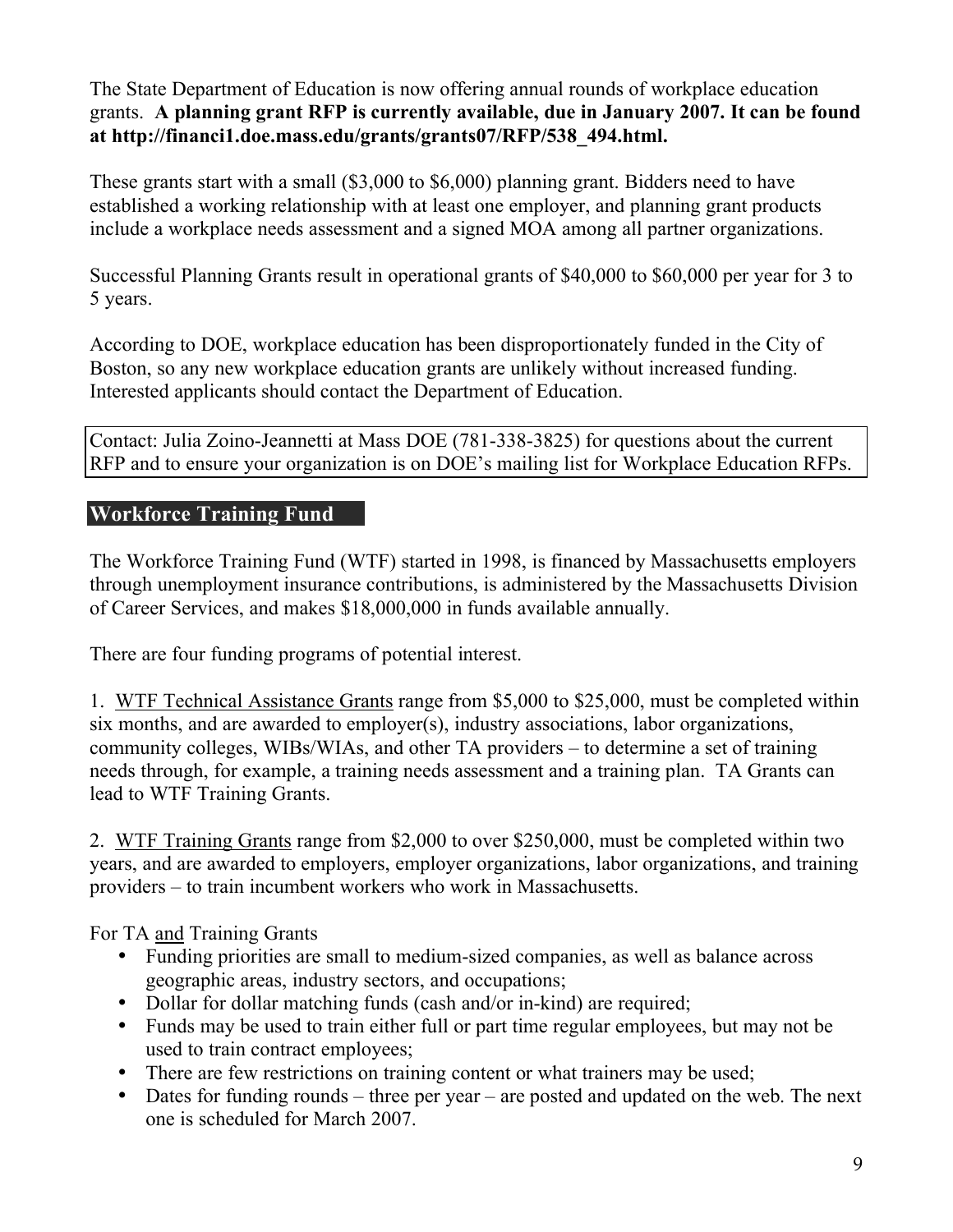3. WTF Express Program Grants range up to \$15,000, must be completed within one year, and are awarded to employers with 50 or fewer employees in Massachusetts and to labor organizations (with no membership limit).

For Express Program grants:

- Applicants must pay unemployment insurance contributions thereby supporting WTF;
- Grants will reimburse 1/2 of the cost of training courses upon successful completion of training, and the other 1/2 is a required cash match from the grantee;
- Training is limited to courses listed on the Express Program website;
- Applications are accepted on a rolling basis.

4. WTF Hiring Incentive Training Grant Program provides up to \$2,000 per employee and up to \$30,000 a year per company, pays for training costs of newly hired Massachusetts residents who have been unemployed for over a year, and is open to all employers who pay into the unemployment insurance fund.

For the Incentive Training Grants:

- Companies that have not previously received WTF funds will receive preference in funding decisions;
- Application must be submitted within 30 days of the new hire's start date;
- Employee must be a permanent hire (not seasonal), employed in Massachusetts, and must be non-government workers;
- Training must be job-related and start within six months of grant award, and last no longer than 12 months;
- Employers can use any training provider of their choice.

Contact: Information on recent grantees, details on each WTF application process, and extensive Q & A can be found at www.detma.org.

# **Five Year Adult Basic Education Grants**

The Massachusetts Department of Education provides five year grants for Adult Basic Education and English for Speakers of Other Languages to local collaborations of service providers. Boston grantees can be viewed on DOE's website at http://acls.doemass.org/pDirectoryBrowse?category=sdaRegion&region=2

The five year grants are highly competitive and are currently in their  $1<sup>st</sup>$  of 5 years. The next RFP is expected out in the summer of 2009, and will likely involve a year long procurement process.

Many organizations operating as part of local workforce development collaboratives currently receive this funding. If workforce development continues to be a priority for DOE, workforce development programs may prove to be a strategic partner for adult education programs applying for these funds. If your organization does not receive these funds already, 2008 is not too early to explore partnering/joining one of the current grantees.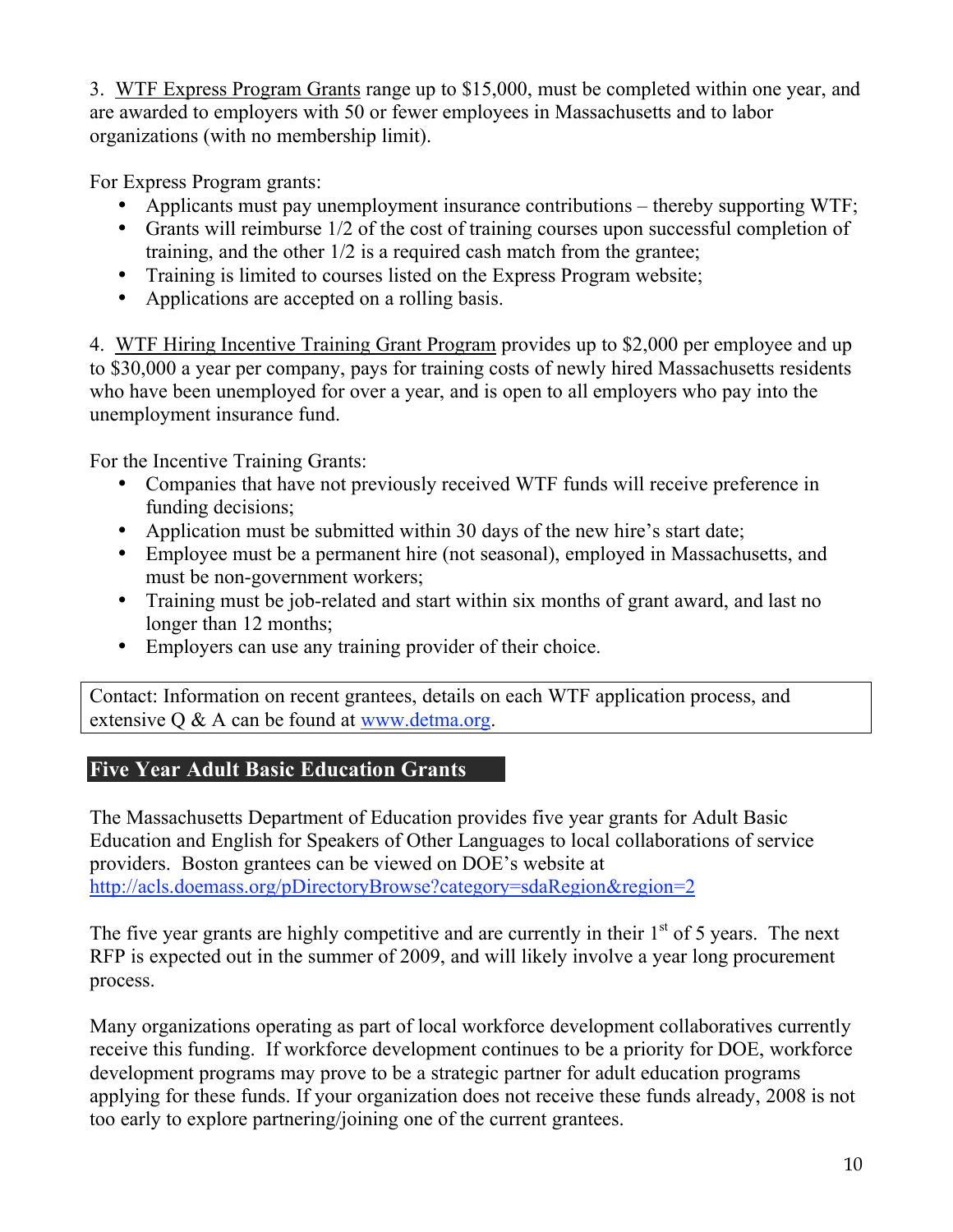Contact: www.doe.mass.edu/acls/.

#### **Department of Transitional Assistance**

The Department of Transitional Assistance has always shown independence and flexibility in its workforce development programming. Recent examples include (1) funding of two additional projects to supplement the Community Based Initiative funded by the state recently through the Emerging Technology Bill in 2004 and (2) new components initiated this past year to strengthen literacy skills, provide vocational services to TANF recipients/families with disabilities, and provide post placement support.

These funds are managed through EDIC/JCS, but projects may also want to consider approaching DTA about special initiatives. DTA is now seeking to expand services to meet federal TANF re-authorization requirements. Projects could initiate discussions with DTA now to discuss common interests in FY 08.

Contact Claire Ghiloni and Constance Harris at 617-348-5830.

#### **3. FEDERAL SOURCES**

#### **Public Housing Resident Opportunity and Self-Sufficiency**

HUD's Resident Opportunity and Self-Sufficiency (ROSS) Program is a possible source of support for workforce development programs working in cooperation with organizations serving public housing residents.

The purpose of ROSS is to "create programs which will help residents achieve economic selfsufficiency; and to link residents with services such as job training and educational opportunities that facilitate economic and housing self-sufficiency." Grants are made every 3 years.

As with all federal grant opportunities, competition will be stiff. A close reading of the NOFA is important in making a decision on applying, as is developing a close working relationship with organizations service public housing residents.

Contact: ROSS is described in the Federal Register on page 11954; and a PDF copy is available on HUD website (www.hud.gov).

#### **National Office for Faith-Based & Community Initiatives**

The current federal administration has placed a high priority on funding faith based and community based organizations in workforce development and other areas.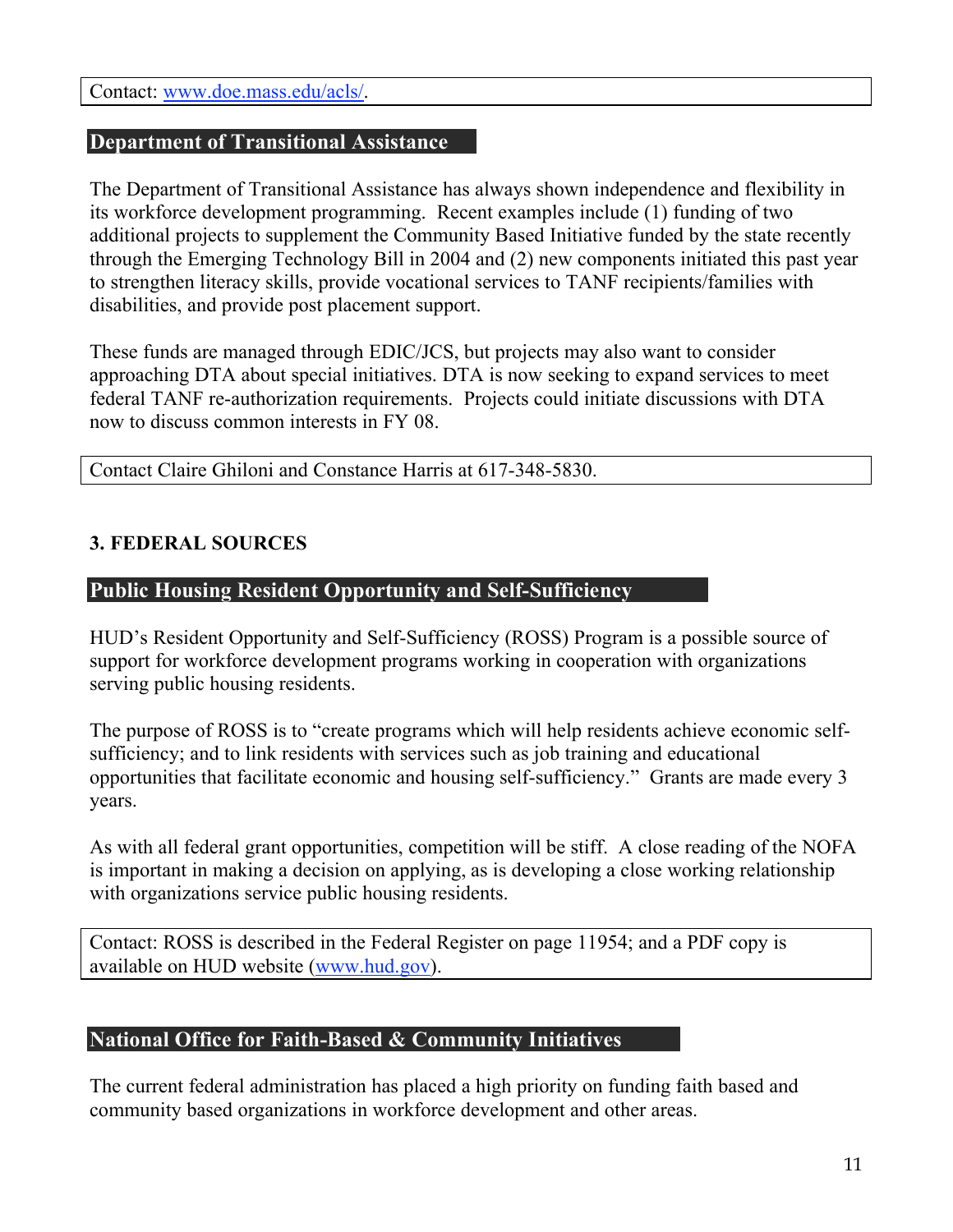According to the U.S. Department of Labor, the following are the web sites and email list registration for the Centers for Faith-Based and Community Initiatives in various federal agencies:

White Office of Faith-Based and Community Initiatives

- $\triangleright$  www.whitehouse.gov/government/fbci/
- $\triangleright$  www.whitehouse.gov/government/fbci/ofbciwebsite mailinglistform.pdf

# U.S. Department of Labor

- www.dol.gov/cfbci
- $\triangleright$  www.dol.gov/cfbci/combined form.htm

# U.S. Department of Health and Human Services

- $\triangleright$  www.hhs.gov/fbci
- $\triangleright$  http://list.nih.gov/cgi-bin/wa?SUBED1=faith based initiative&A=1

# U.S. Department of Housing and Urban Development

- $\triangleright$  www.hud.gov/offices/fbci/index.cfm
- $\triangleright$  www.hud.gov/subscribe/index.htm

# U.S. Department of Education

- $\triangleright$  www.ed.gov/faithandcommunity
- http://epos.edpubs.org/edpubs\_report/FatihBasedaCommunityInitiatives/newsletterd.asp

# U.S. Department of Justice

- $\triangleright$  www.ojp.usdoj.gov/fbci/
- $\triangleright$  www.ojp.usdoj.gov/fbci/listserv.htm

### U.S. Department of Justice

www.osec.doc.gov/fbci/

# **U.S. Department of Labor**

Most of the Department of Labor funding that is accessible to smaller workforce development projects is managed locally by EDIC/JCS. However, U.S. DOL periodically issues requests for proposals that can be submitted by local programs. Programs interested in pursuing DOL funding must think strategically about creating partnerships that will expand their impact to be competitive for funding. Often proposals must be submitted in collaboration with a local workforce development board. Whether or not that is a specific requirement of a particular RFP, programs in Boston considering DOL funding would be wise to consider a collaborative partnership that includes the Boston Private Industry Council.

The Department of Labor's Employment and Training Administration currently prioritizes sectoral initiatives, (e.g., a "high growth training initiative)". There is a priority on industry driven training, RFPs often focus in one industry or sector, but there are no active rounds of funding open at this time.